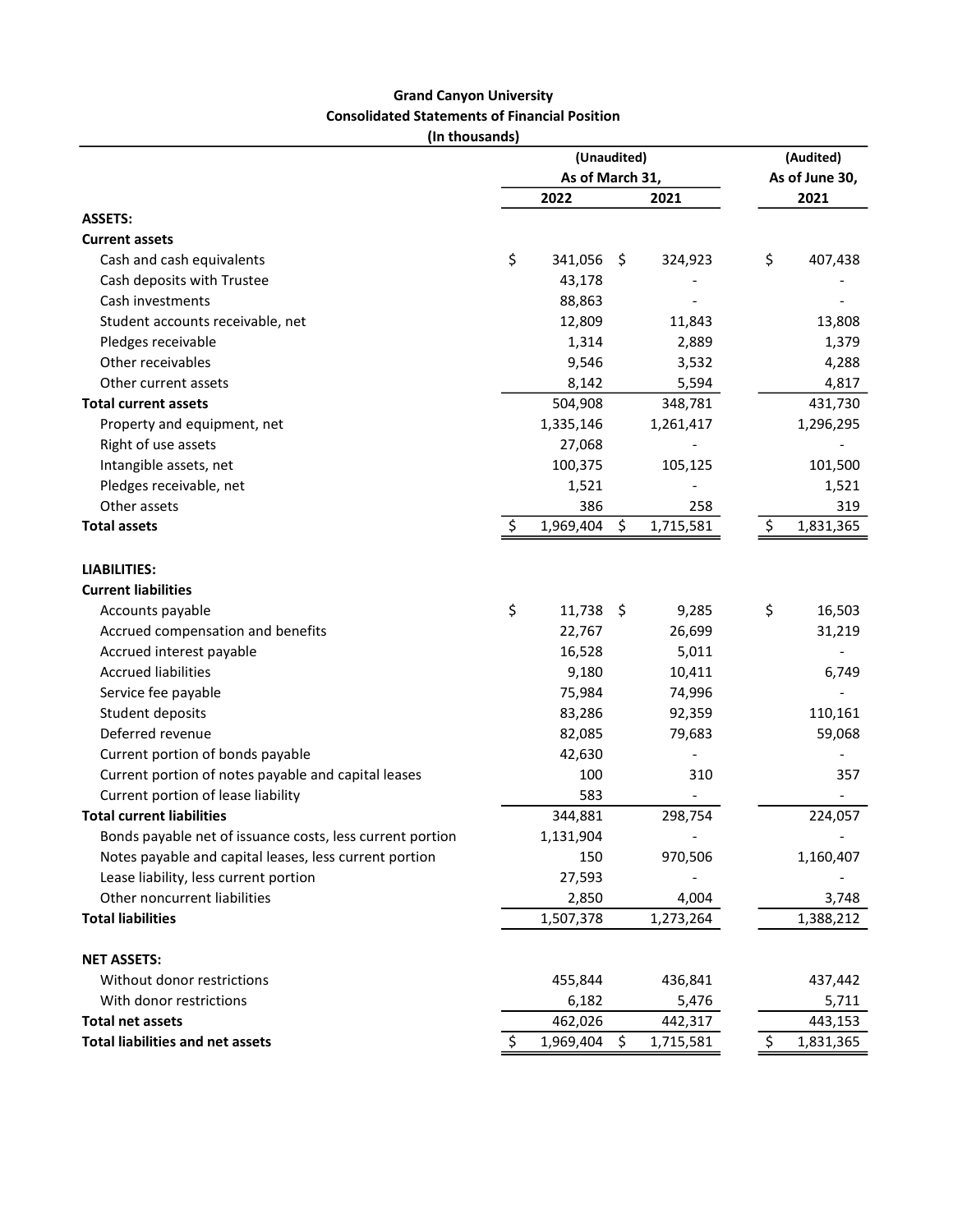## Grand Canyon University Consolidated Statements of Activities (In thousands, unaudited)

|                                                                    | <b>Nine Months ended</b> |           |    |          |
|--------------------------------------------------------------------|--------------------------|-----------|----|----------|
|                                                                    | March 31,                |           |    |          |
|                                                                    |                          | 2022      |    | 2021     |
| Changes in net assets without donor restrictions:                  |                          |           |    |          |
| <b>Revenues:</b>                                                   |                          |           |    |          |
| Net tuition and fees                                               | \$                       | 990,455   | Ŝ. | 966,094  |
| Contributions and grants                                           |                          | 25,831    |    | 10,467   |
| <b>Auxiliary enterprises</b>                                       |                          | 13,829    |    | 7,461    |
| Other income                                                       |                          | 4,638     |    | 2,237    |
| Total revenues, gains and other support without donor restrictions |                          | 1,034,753 |    | 986,259  |
| Net assets released from restrictions                              |                          | 2,360     |    | 1,575    |
| <b>Total revenues and releases</b>                                 |                          | 1,037,113 |    | 987,834  |
| <b>Expenses:</b>                                                   |                          |           |    |          |
| Instructional program services                                     |                          | 297,413   |    | 253,446  |
| General and administrative                                         |                          | 20,228    |    | 18,107   |
| Fundraising                                                        |                          | 1,343     |    | 848      |
| <b>Auxiliary enterprises</b>                                       |                          | 15,229    |    | 10,560   |
| <b>Educational service fee</b>                                     |                          | 603,737   |    | 585,535  |
| Interest expense                                                   |                          | 41,574    |    | 43,844   |
| Depreciation and amortization                                      |                          | 39,187    |    | 48,775   |
| <b>Total expenses</b>                                              |                          | 1,018,711 |    | 961,115  |
| Increase in net assets without donor restrictions                  |                          | 18,402    |    | 26,719   |
| Changes in net assets with donor restrictions:                     |                          |           |    |          |
| Contributions                                                      |                          | 2,826     |    | 6,432    |
| Investment return, net                                             |                          | 5         |    |          |
| Net assets released from restrictions                              |                          | (2,360)   |    | (1, 575) |
| Increase in net assets with donor restrictions                     |                          | 471       |    | 4,857    |
| Increase in total net assets                                       |                          | 18,873    |    | 31,576   |
| Net assets, beginning                                              |                          | 443,153   |    | 410,741  |
| Net assets, ending                                                 | \$                       | 462,026   | \$ | 442,317  |